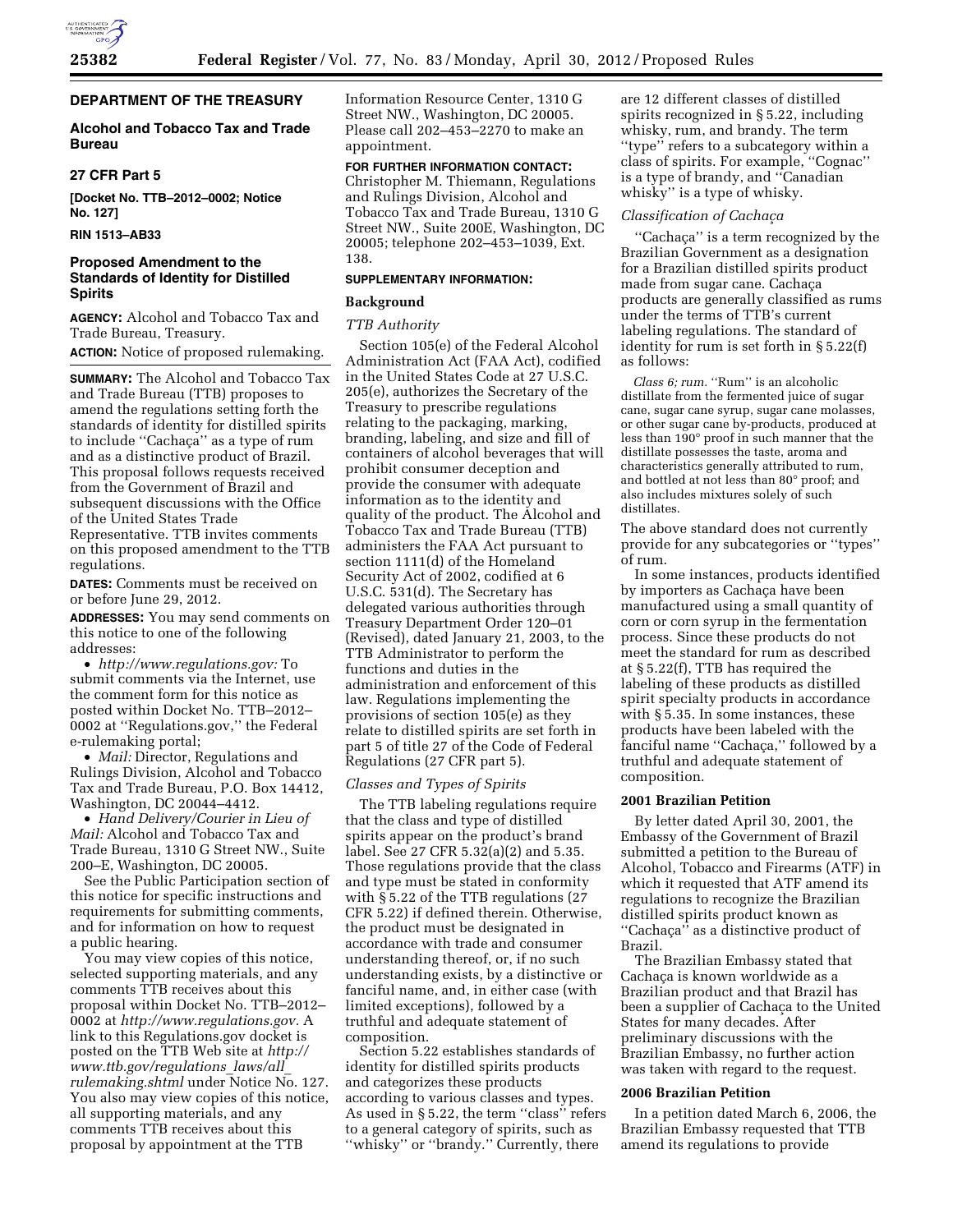recognition of Cachaca as a distinctive product of Brazil.

Among other things, the Embassy noted Brazilian Decree No. 4851, of October 2, 2003, which defines "Cachaça" as "the typical and exclusive designation of the sugar cane aguardente produced in Brazil, with an alcohol content of 38 to 48 percent by volume at 20 degrees Celsius, obtained from the distillation of the fermented must of sugar cane with specific sensory characteristics, to which up to six grams of sugar per liter may be added, expressed in terms of sucrose.''

Brazil requested that TTB initiate regulatory action to recognize Cachaça as a typically and exclusively Brazilian beverage.

In addition, following discussions between officials of Brazil and the Office of the United States Trade Representative (USTR), and after consultations between USTR, and TTB, the United States Trade Representative and Brazil's Minister of Development, Industry, and Foreign Trade signed an agreement on April 9, 2012, setting out a procedure that could lead each party to recognize certain distinctive distilled spirits produced in the other party's territory, including Cachaça. The agreement provides in part that if, following the publication of a notice of proposed rulemaking, the United States publishes a final rule that provides, among other things, that Cachaça is a type of rum that is a distinctive product of Brazil, then Brazil, within 30 days thereafter, will recognize Bourbon Whiskey and Tennessee Whiskey as distinctive products of the United States.

In addition to the petition from the Brazilian Government and advice from USTR, TTB has received a number of essentially identical letters from private parties supporting the recognition of Cachaça as a distinctive type of spirit.

#### **TTB Regulatory Proposal**

TTB considers that it is appropriate to recognize Cachaca as a distinctive product of Brazil. Therefore, this notice proposes to recognize Cachaça as a type within the class designation rum that would be recognized as a distinctive product of Brazil, manufactured in Brazil in compliance with the laws of Brazil regulating the manufacture of Cachaça for consumption in that country. Thus, the product may simply be labeled as "Cachaça" without the term ''rum'' on the label, just as a product labeled with the type designation ''Cognac'' is not required to also bear the class designation ''brandy.''

The proposed type description will not include as "Cachaça" any spirits that use corn or corn syrup in the fermentation process. TTB has confirmed with the Brazilian Government that the Brazilian standard for Cachaca would not allow for the use of corn or corn syrup in the fermentation process. As such, under the terms of the proposed text set forth in this document, distilled spirits that use any corn or corn syrup in the fermentation process would not meet the proposed standard for "Cachaça" because they are not manufactured in compliance with the laws of Brazil regulating the manufacture of Cachaça for consumption in that country. Such products would not be entitled to be labeled as Cachaça.

The Brazilian standard allows products designated as Cachaça to have an alcohol content ranging from 38 to 48 percent alcohol by volume. However, since the standard proposed in this document would identify Cachaça as a type of rum, and the United States standard requires that rum must be bottled at not less than 40 percent alcohol by volume, or 80 degrees proof, any "Cachaça" imported into the United States would have to conform to this minimum bottling proof requirement. A product that is bottled at below 40 percent alcohol by volume would fall outside this class and type designation. Depending on the way that such a product is manufactured, it could be labeled as a "diluted Cachaça" or a distilled spirits specialty product bearing a statement of composition.

## **Public Participation**

#### *Comments Invited*

TTB invites comments from interested members of the public on this proposed rule, including on whether the proposed amendment would have an adverse impact on owners of U.S. trademarks and on the extent to which distilled spirits labeled as "Cachaça" are produced outside Brazil. Although information currently before TTB suggests that all distilled spirits currently sold in the United States with "Cachaça" on the label are produced in Brazil, comments on the extent of production outside of Brazil will assist TTB in determining whether Cachaça should be recognized as a distinctive product of Brazil.

#### *Submitting Comments*

You may submit comments on this notice by using one of the following three methods:

• *Federal e-Rulemaking Portal:* You may send comments via the online

comment form associated with this notice in Docket No. TTB–2012–0002 on ''Regulations.gov,'' the Federal e-rulemaking portal, at *[http://www.](http://www.regulations.gov) [regulations.gov.](http://www.regulations.gov)* A link to this Regulations.gov docket is available under Notice No. 127 on the TTB Web site at *[http://www.ttb.gov/regulations](http://www.ttb.gov/regulations_laws/all_rulemaking.shtml)*\_ *laws/all*\_*[rulemaking.shtml.](http://www.ttb.gov/regulations_laws/all_rulemaking.shtml)*  Supplemental files may be attached to comments submitted via Regulations.gov. For information on how to use Regulations.gov, click on the site's Help or FAQ tabs.

• *U.S. Mail:* You may send comments via postal mail to the Director, Regulations and Rulings Division, Alcohol and Tobacco Tax and Trade Bureau, P.O. Box 14412, Washington, DC 20044–4412.

• *Hand Delivery/Courier:* You may hand-carry your comments or have them hand-carried to the Alcohol and Tobacco Tax and Trade Bureau, 1310 G Street NW., Suite 200–E, Washington, DC 20005.

If you are commenting on behalf of an association, business, or other entity, your comment must include the entity's name as well as your name and position title. If you comment via Regulations.gov, please include the entity's name in the ''Organization'' blank of the comment form. If you comment via postal mail, please submit your entity's comment on letterhead.

You may also write to the Administrator before the comment closing date to ask for a public hearing. The Administrator reserves the right to determine whether to hold a public hearing.

#### *Confidentiality*

All submitted comments and attachments are part of the public record and subject to disclosure. Do not enclose any material in your comments that you consider to be confidential or inappropriate for public disclosure.

#### *Public Disclosure*

On the Federal e-rulemaking portal, Regulations.gov, TTB will post, and you may view, copies of this notice, selected supporting materials, and any electronic or mailed comments we receive about this proposal. A link to the Regulations.gov docket containing this notice, any posted supporting materials, and the comments received on this proposal is available on the TTB Web site at *[http://www.ttb.gov/regulations](http://www.ttb.gov/regulations_laws/all_rulemaking.shtml)*\_ *laws/all*\_*[rulemaking.shtml](http://www.ttb.gov/regulations_laws/all_rulemaking.shtml)* under Notice No. 127. You may also reach the relevant docket through the Regulatons.gov search page at *[http://](http://www.regulations.gov) [www.regulations.gov.](http://www.regulations.gov)* For information